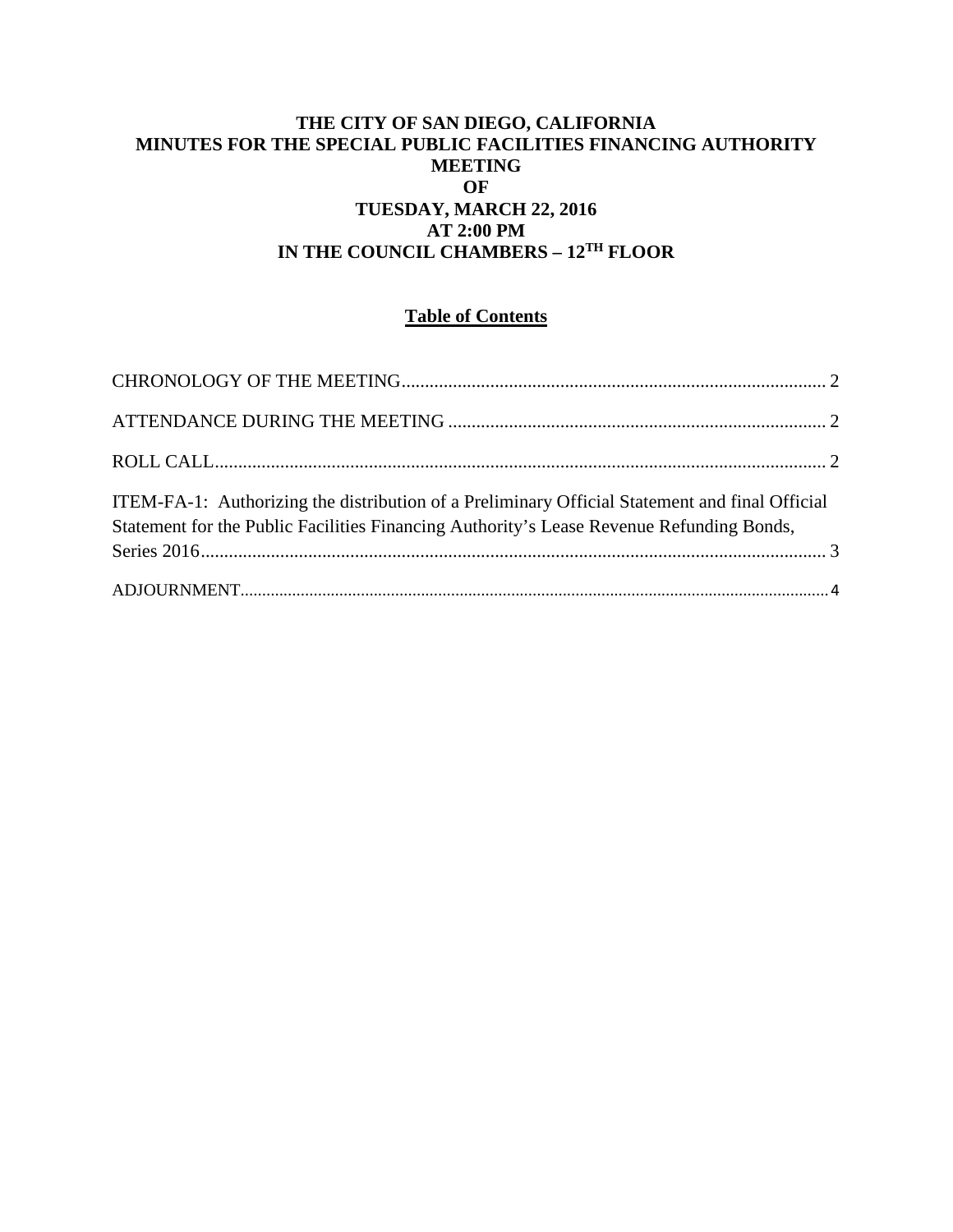### **Minutes of the Public Facilities Financing Authority of the Page 2 City of San Diego for the Special Meeting of Tuesday, March 22, 2016**

## <span id="page-1-0"></span>CHRONOLOGY OF THE MEETING:

The meeting was called to order by Council President Lightner at 2:50 p.m. The meeting was adjourned by Council President Lightner at 2:52 p.m.

# <span id="page-1-1"></span>ATTENDANCE DURING THE MEETING:

### PRESENT:

CD-1 Council President Sherri Lightner CD-2 Councilmember Lorie Zapf CD-3 Councilmember Todd Gloria CD-4 Councilmember Myrtle Cole CD-5 Councilmember Mark Kersey CD-6 Councilmember Chris Cate CD-7 Councilmember Scott Sherman CD-8 Councilmember David Alvarez CD-9 Council President Pro Tem Marti Emerald

ABSENT: None

CITY CLERK: Maland (mf).

## <span id="page-1-2"></span>ROLL CALL:

- (1) Council President Lightner-present
- (2) Councilmember Zapf-present
- (3) Councilmember Gloria-present
- (4) Councilmember Cole-present
- (5) Councilmember Kersey-present
- (6) Councilmember Cate-present
- (7) Councilmember Sherman-present
- (8) Councilmember Alvarez-present
- (9) Council President Pro Tem Emerald-present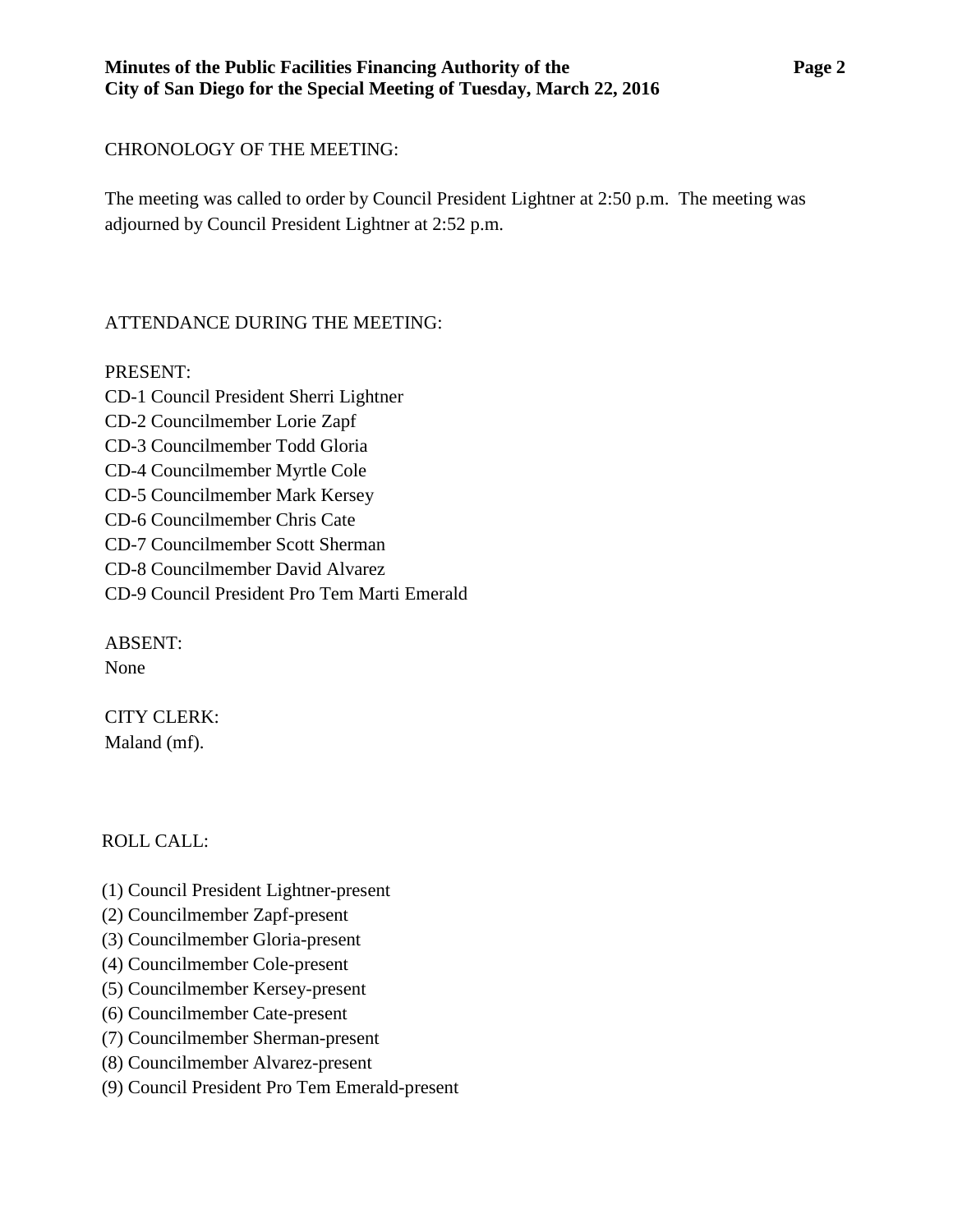<span id="page-2-0"></span>ITEM-FA-1: Authorizing the distribution of a Preliminary Official Statement and final Official Statement for the Public Facilities Financing Authority's Lease Revenue Refunding Bonds, Series 2016 (Ballpark).

(Continued from the Special meeting of February 9, 2016, Item FA-2, and March 1, 2016, Item FA-1, at the request of staff, for further review.)

### **ITEM DESCRIPTION:**

Approve the resolution approving the form and authorizing the distribution of the Preliminary Official Statement and final Official Statement for the Authority's Lease Revenue Refunding Bonds, Series 2016 (Ballpark).

### **CITY ATTORNEY'S RECOMMENDATION:**

Adopt the following resolution:

### (FA-2016-2) ADOPTED AS RESOLUTION FA-2016-2

A Resolution of the Board of Commissioners of the Public Facilities Financing Authority of the City of San Diego approving the form and authorizing the distribution of the Preliminary Official Statement; authorizing the execution, delivery and distribution of the Official Statement in connection with the issuance and sale by the Public Facilities Financing Authority of the City of San Diego of its Lease Revenue Refunding Bonds, Series 2016 (Ballpark Refunding); and approving other documents and actions in connection therewith.

#### **SUPPORTING INFORMATION:**

#### FISCAL CONSIDERATIONS: N/A

PREVIOUS BOARD ACTION: The Board approved the issuance of the Ballpark Refunding Bonds on March 17, 2015.

Primary Contact\City Attorney\Phone: Brant Will\619-236-6220, MS 59

**NOTE:** See City Council Agenda of March 22, 2016, Item 332, for a companion item

COUNCIL ACTION: Start Time: 2:04 PM

MOTION BY TODD GLORIA TO ADOPT. Second by Marti Emerald.

Passed by the following vote: